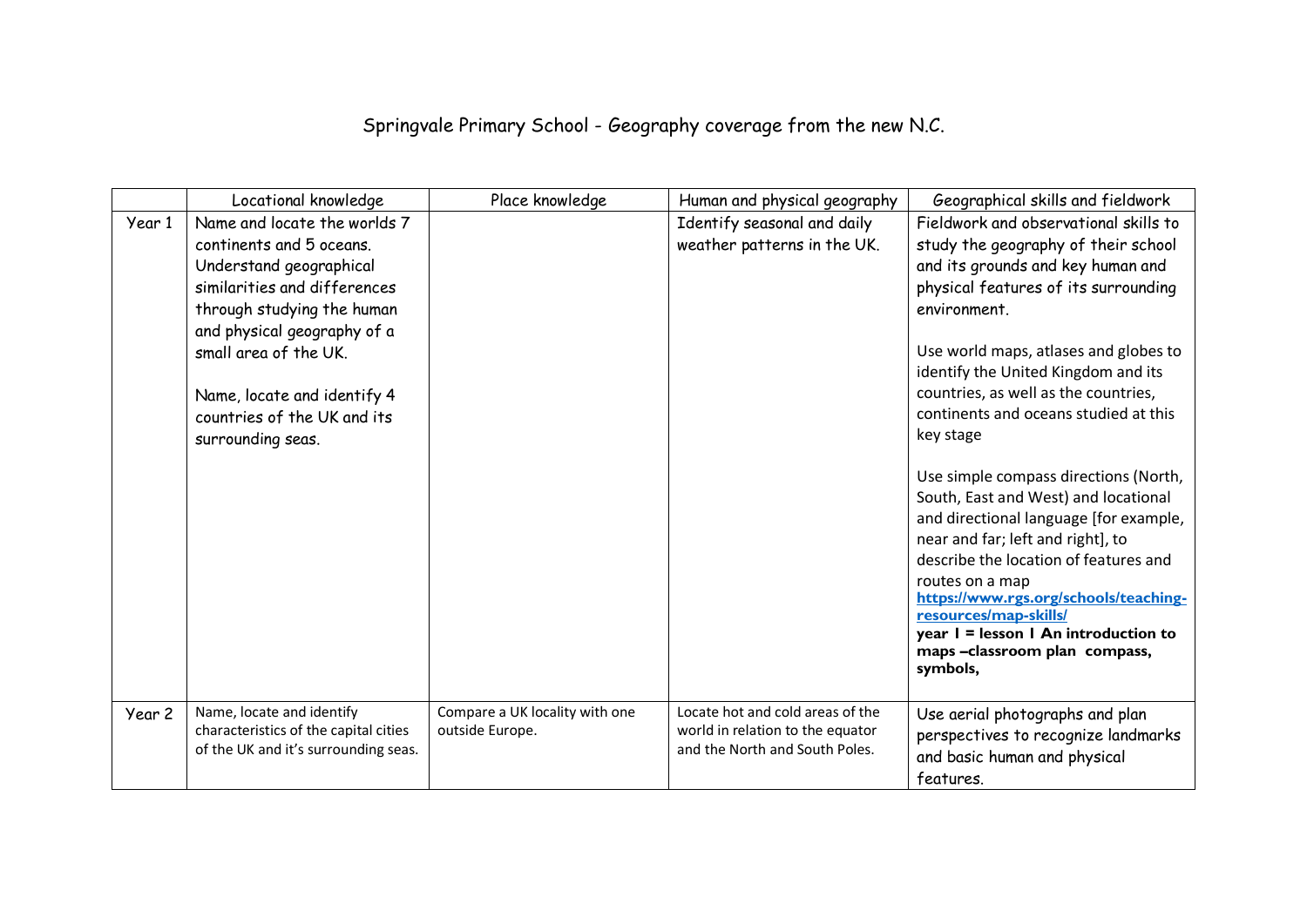|        |                                                                                                                                                                                                                                                                       |                                                                                                                                                                                                                                                              | Use basic geographical vocabulary<br>to refer to key physical features<br>and key human features.          | Devise a simple map and use and<br>construct basic symbols in a key.<br>Use world maps, atlases and globes to<br>identify the United Kingdom and its<br>countries, as well as the countries,<br>continents and oceans studied at this<br>key stage<br>Use simple compass directions (North,<br>South, East and West) and locational<br>and directional language [for example,<br>near and far; left and right], to<br>describe the location of features and<br>routes on a map<br>https://www.rgs.org/schools/teaching-<br>resources/map-skills/<br>year 2 = lesson 2 The School<br>Grounds - physical and human<br>features, maps, diagrams, aerial<br>photos, globes, |
|--------|-----------------------------------------------------------------------------------------------------------------------------------------------------------------------------------------------------------------------------------------------------------------------|--------------------------------------------------------------------------------------------------------------------------------------------------------------------------------------------------------------------------------------------------------------|------------------------------------------------------------------------------------------------------------|-------------------------------------------------------------------------------------------------------------------------------------------------------------------------------------------------------------------------------------------------------------------------------------------------------------------------------------------------------------------------------------------------------------------------------------------------------------------------------------------------------------------------------------------------------------------------------------------------------------------------------------------------------------------------|
| Year 3 | Locate the world's countries,<br>using maps to focus on Europe<br>(including the location of<br>Russia) and North and South<br>America, concentrating on their<br>environmental regions, key<br>physical and human<br>characteristics, countries, and<br>major cities | Understand geographical<br>similarities and differences<br>through the study of human<br>and physical geography of a<br>region of the United Kingdom,<br>and a region in a European<br>country (link with Spain and<br>Spanish teaching) 2020 chose<br>Italy | Describe and understand key<br>aspects of:<br>physical geography, including:<br>volcanoes and earthquakes. | https://www.rgs.org/schools/teaching-<br>resources/map-skills/<br>year 3 = lesson 3 - Getting to know<br>the British Isles, countries, capital<br>cities, 8 point compass mountains,<br>rivers, seas                                                                                                                                                                                                                                                                                                                                                                                                                                                                    |
| Year 4 | Name and locate counties and<br>cities of the United Kingdom,<br>geographical regions and their                                                                                                                                                                       |                                                                                                                                                                                                                                                              | Describe and understand key<br>aspects of:                                                                 | https://www.rgs.org/schools/teaching-<br>resources/map-skills/                                                                                                                                                                                                                                                                                                                                                                                                                                                                                                                                                                                                          |